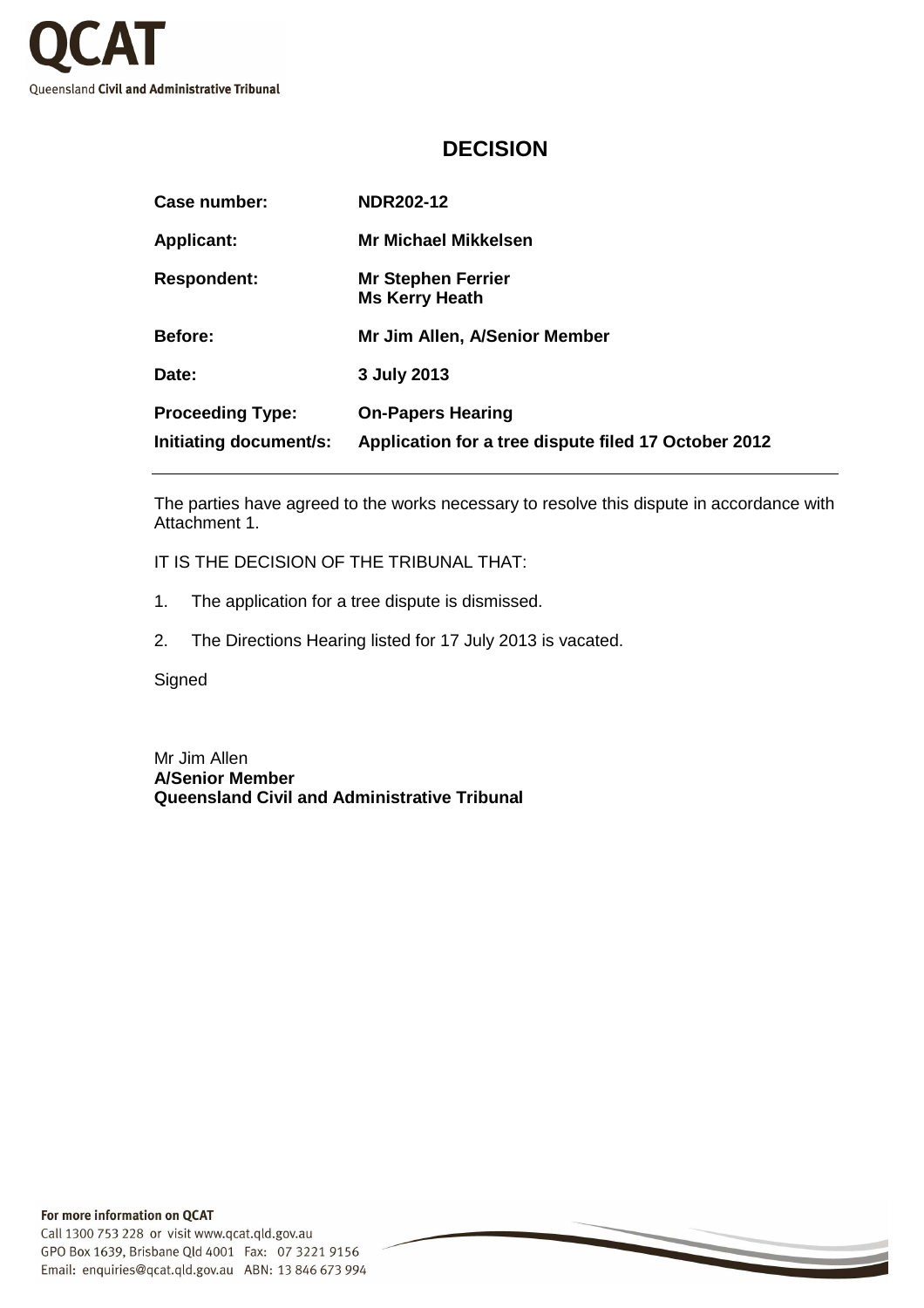

#### **ATTACHMENT 1**

# **AGREEMENT**

| <b>Case Number:</b> | <b>NDR202-12</b>                                   |
|---------------------|----------------------------------------------------|
| <b>Applicant:</b>   | Mr Michael Mikkelsen                               |
| <b>Respondent:</b>  | <b>Mr Stephen Ferrier</b><br><b>Ms Kerry Heath</b> |
| <b>Before:</b>      | <b>Mr Jim Allen, A/Senior Member</b>               |
| Date:               | 3 July 2013                                        |

THE PARTIES AGREE THAT:

- 1. The registered owner of the lot at 20 Crescent Road, Eumundi Qld 4562 ("the Tree-Keeper") arrange to have the following works carried out on the tree/s the subject of the dispute ("the Works"):
	- (a) The clumps of Bamboo (Attachments A & B) that have been reduced in height are to be kept to a height of less than the top of the adjoining fence.

Date: 3 July 2013